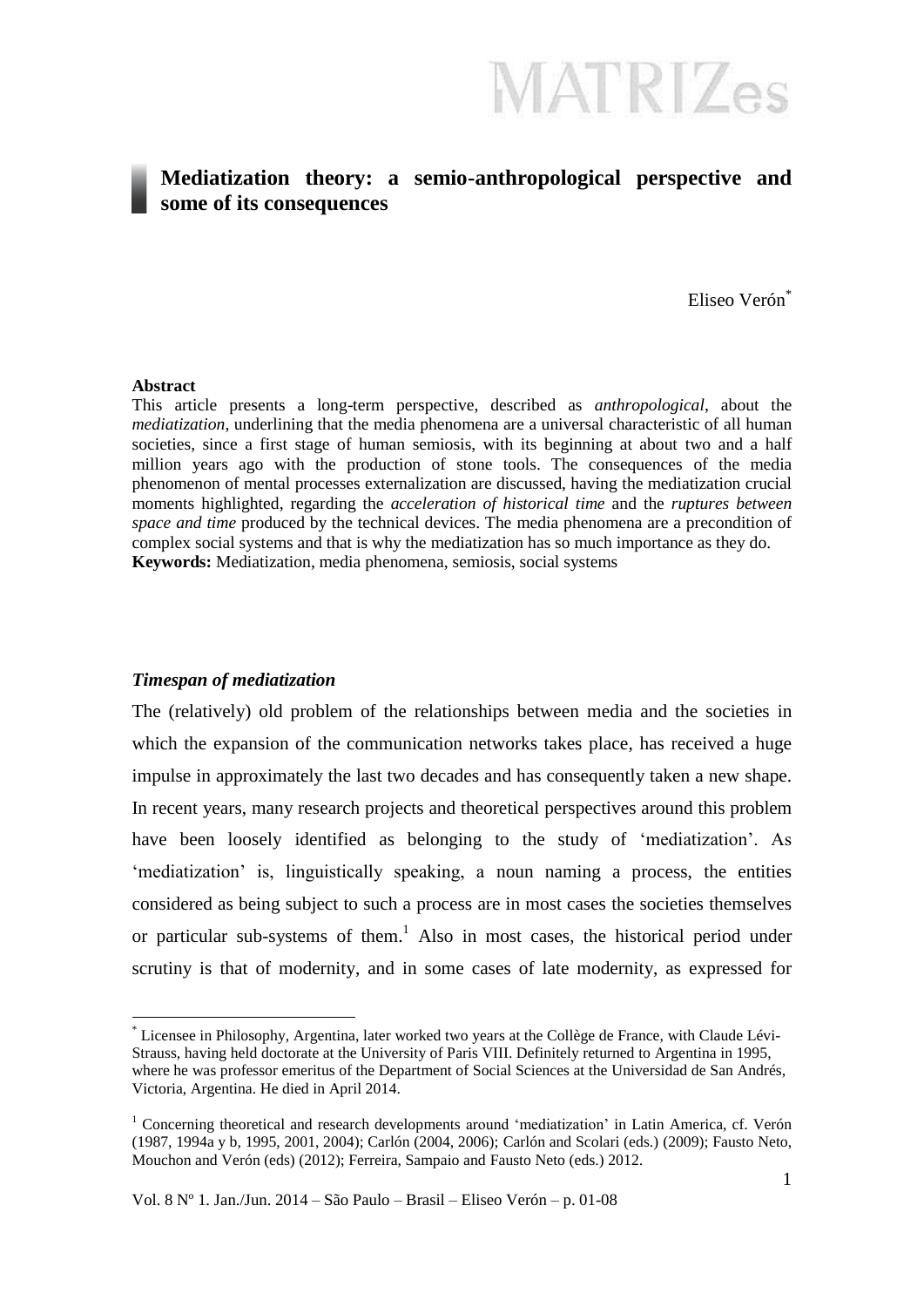example in Hjarvard use of the concept: "Mediatization is no universal process that characterizes all societies. It is primarily a development that has accelerated particularly in the last years of the twentieth century in modern, highly industrialized and chiefly western societies, i.e., Europe, USA, Japan, Australia and so forth" (Hjarvard, 2008: 113). 2

I will argue here almost the opposite view, in favor of a long-term historical perspective of mediatization. How long this perspective should it be? As we shall see, the longer the better, and this justifies the qualification of such a perspective as 'anthropological'. Mediatization is certainly not a universal process characterizing all human societies, past and present, but it is, nevertheless, an operational result of a core dimension of our biological species, namely its capability of semiosis. This capability has been progressively activated, for diverse reasons, in a variety of historical contexts and has therefore taken many different forms. But some of its consequences were present in our evolutionary history from the very beginning, and profoundly affected the social organization of Western societies long time before modernity.

We need some conceptual tools to go further. The semiotic capacity of our species expresses itself in the production of what I will call *mediatic phenomena*, consisting in the exteriorization of mental processes under the form of material devices. *Mediatic phenomena are, indeed, a universal characteristic of all human societies.* The first stage of human semiosis has therefore been the systemic production of stone tools, beginning around two and a half million years ago. The stone industries, from a semiotic point of view, are secondary meaning-systems (compared with a primary meaning-system as language) in terms of the classical distinction proposed long time ago by Claude Lévi-Strauss (1958). The perception, by a member of a primitive community, of a stone arrow head - a material element within the immediate psychological space of the community -, implied the activation of a semiotic process, properly speaking: backward, towards the sequence of technical behavior leading to its fabrication; forward, towards its use as an instrument to obtain food. Both mental movements are – following the dimensions of Peirce triad - *indexical* sequences (*secondness*) contained in the *iconic* configuration (*firstness*) of the arrow head. If in the

<u>.</u>

 $2$  In this respect, cf. also Thompson's classic (1995).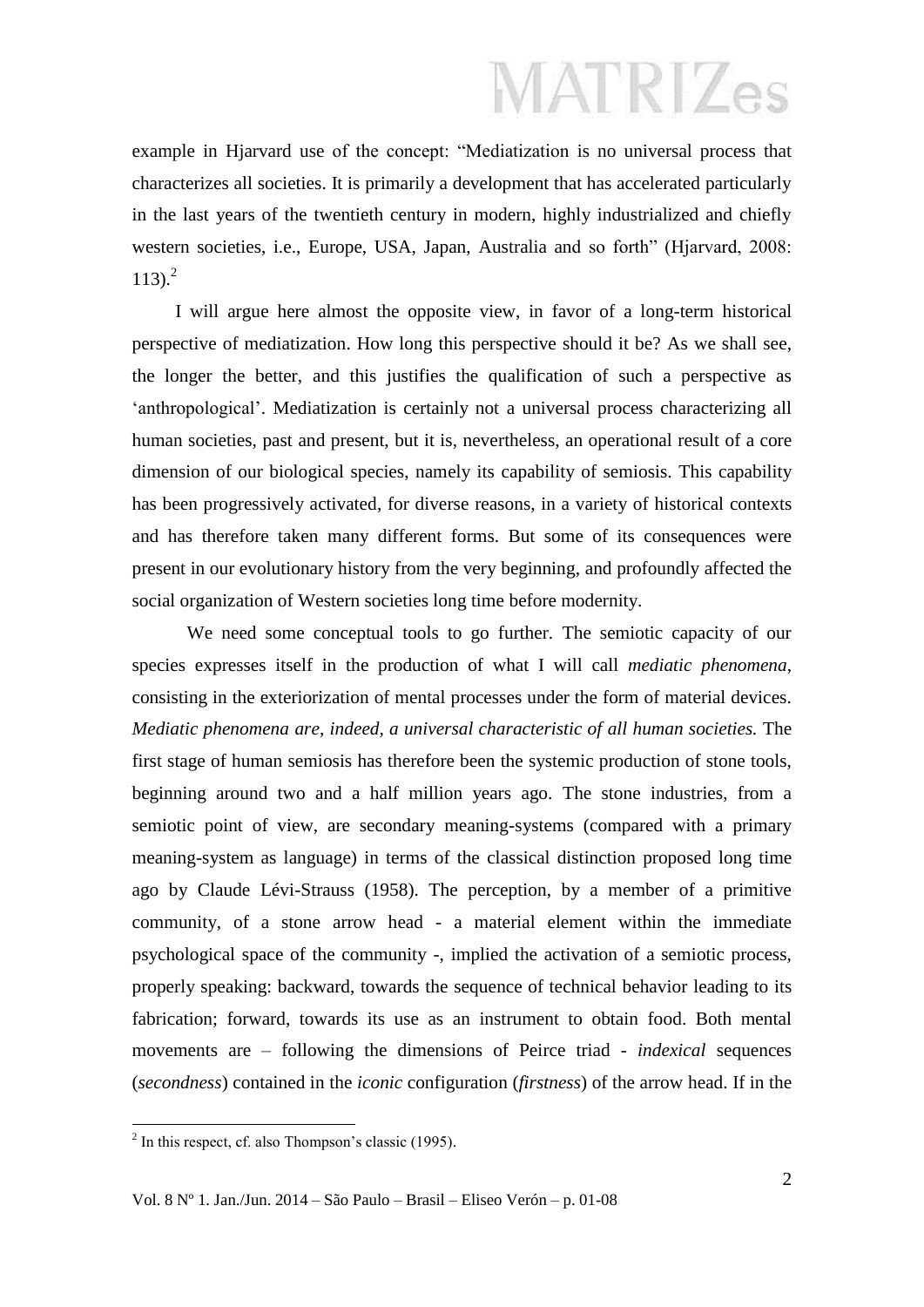community the perceiver is, say, a hunter, a mental movement concerning *the rules* for the correct use of the instrument (a *thirdness*) would probably also be activated. 3 The ongoing vigorous discussion concerning the origins of language should take into account the underlying functioning of semiotic processes implied in iconic visual exteriorizations and in indexical sequences of technical operations of instruments' production, both processes preceding the appearance of language and qualitative different from it (Verón, 2013, ch. 11).

The central point here is that the mediatic phenomenon of the exteriorization of mental processes has a trifold consequence. In peircian terms again, its firstness consists in the autonomy from senders and receivers of the materialized signs, as a result of exteriorization; its secondness is the subsequent persistence in time of the materialized signs: alterations of space and time scales become inevitable, and narrative justified; its thirdness is the body of social norms defining the ways of access to the signs already autonomous and persistent. In other words: trifold creation of differences.

The conditions are therefore given for the history of mediatization to begin. Some of its moments have already been subject to historical scrutiny: the rising of writing; the passage from rolls to codices, i.e., the surging of the book; the "unacknowledged revolution" of printing, in the happy expression of Elizabeth Eisenstein; the proliferation of pamphlets and the subsequent rising of newspapers; beginning in the middle of the nineteenth century, new technical devices allowed the appearance, for the first time, of mediatic phenomena consisting in the indexical production of time-framing and time-sequenciation of images and sounds, devices culminating, a century latter, with the invention of television (For all these crucial moments see Verón, 2013, and the bibliography there included).

In this context, mediatization is just the name for the long historical sequence of mediatic phenomena being institutionalized in human societies, and its multiple consequences. The conceptual advantage of a long-term perspective is to remind us that what is happening in late modernity societies began in fact long time ago.

The initial stage of each crucial moment of mediatization can be dated, because

1

 $3$  As is well known, Peirce discussed his model of the three categories in many different ways all along his writings. One particularly interesting and clear presentation, probably composed in 1894, has been included in the selection recently published by the Peirce Edition Project : Peirce (1998) volume 2, chapter 2, pp. 4-10.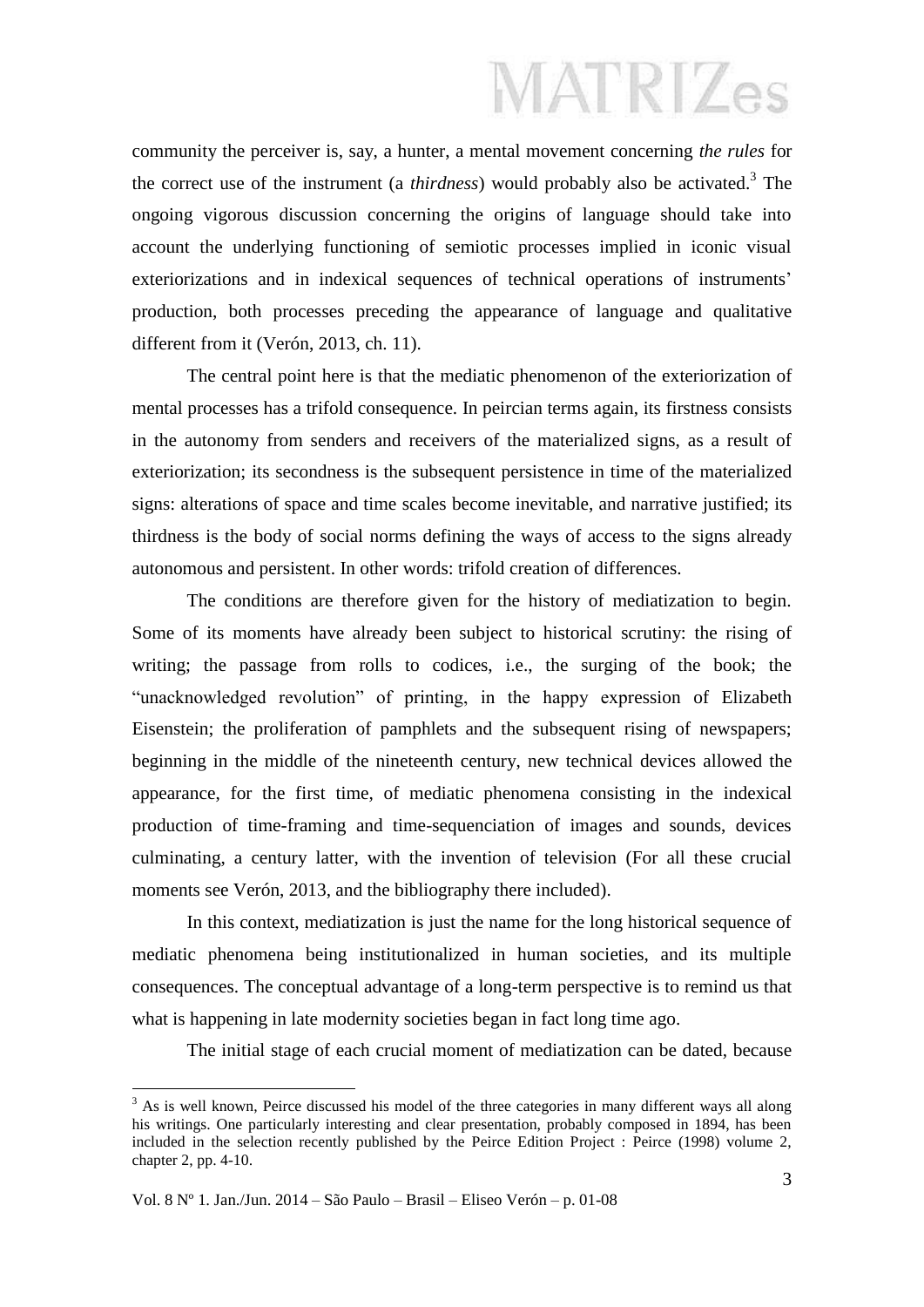it consists of a technical-communicational device that has appeared and stabilized itself in identifiable human communities, which means that it has been, in one way or another, "adopted". There is no technological determinism implied here: each time, the appropriation by the community of a technical device could take many different forms; the configuration of uses that becomes finally institutionalized in a particular place and time around a communication device (configuration that can be properly called a *medium*) needs only historical explanation.

#### *Features of mediatization as a non-linear process*

Let's make three global remarks, clearly justified, again and again, by the nature of the consequences following these crucial "moments" of mediatization.

In the first place, the surging of a medium (or several media), operating through a new technical-communicational device, typically produces "radial effets", in all directions, affecting in different ways and with different intensities all functional levels of society.

Secondly, the radial, transversal, character of the "effects" produced by mediatic phenomena are the result of their systemic nature, implying an enormous network of feedback relationships: *mediatic phenomena are clearly non-linear processes, typically far from equilibrium* (Cf. Prigogine and Stengers, 1984, Kauffman, 2000). I have tried to represent this non-linear character of communication with the distinction, within the frame of a theory of social discourses, between *production* conditions and grammars, on the one side, and *reconnaissance* conditions and grammars on the other: at the societal level, discourse circulation of meaning is structurally broken.<sup>4</sup>

Thirdly, remarks (1) and (2) explains the most important consequence of these crucial moments of mediatization: *the acceleration of historical time*. Each case of acceleration should be, of course, evaluated according to the rhythm characterizing the historical period we are talking about. In order to have here a minimal narrative (beginning, middle and end), let's mention at least three points.

(a) When the cultures of the Upper Paleolithic appeared, the products of the

1

<sup>4</sup> Non mediatic communication is also a non-linear process. Mediatization may be described as the macrogeneralization of this condition of human circulation of signs, consisting in the structural gap between production and reception (reconnaissance). The conceptual development of these points exceeds the limits of the present paper; cf: Verón (1987, 2013).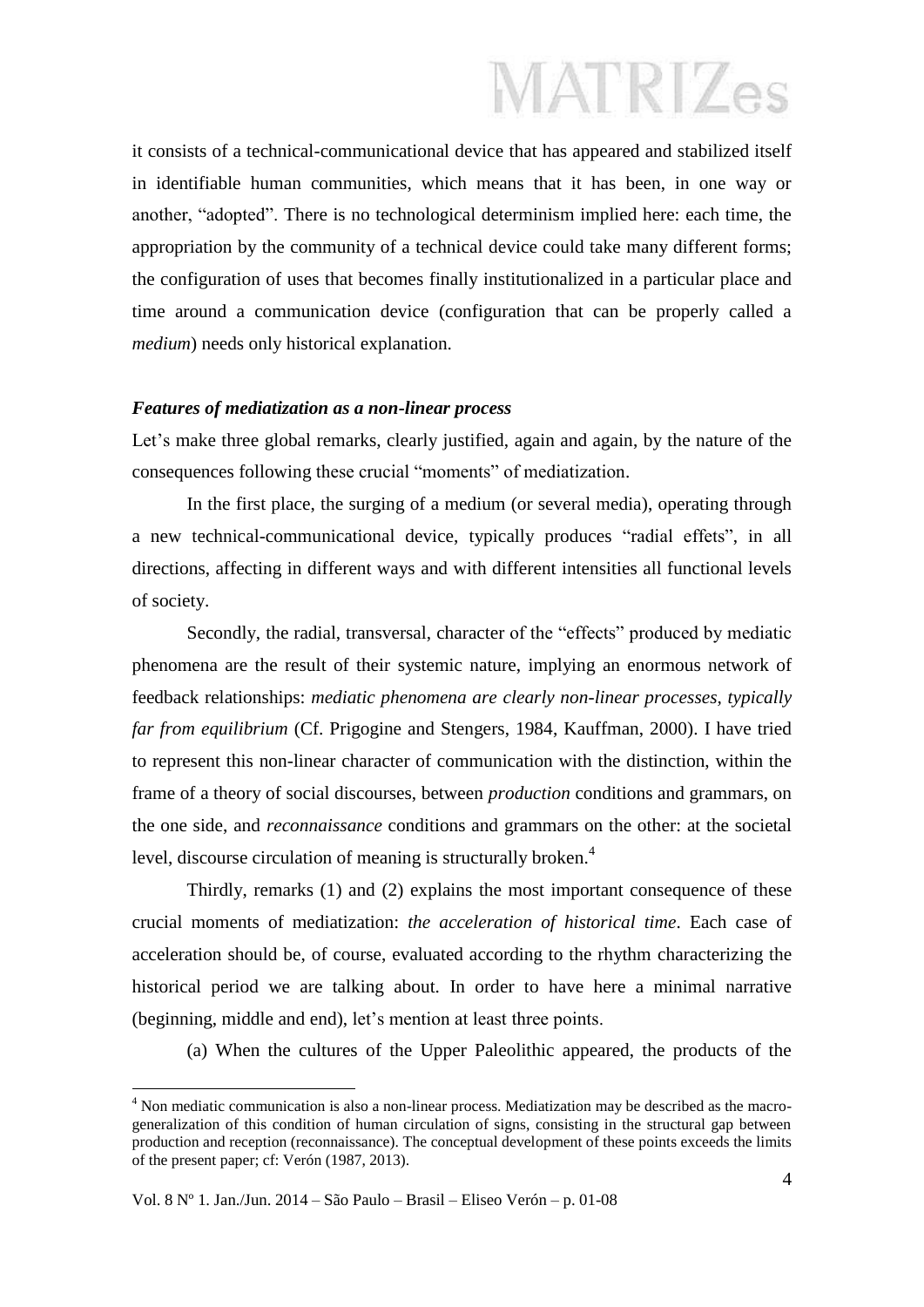stone industries passed from twenty basic types of tools to two hundred varieties and - Richard Leakey has judiciously remarked - the scale of change passed from hundreds of thousands of years to a rhythm of thousands of years (Leakey, 1994).

(b) Printing appeared in the middle of the fifteenth century; there is, I think, a large consensus among historians that during the two centuries following Gutenberg's invention, Europe has changed economically, politically, socially and culturally, more than in the previous one thousand and five hundred years (See Eisenstein 1979, 1983, 2011).

(c) In the last ten years, Internet has altered the conditions of access to scientific knowledge more than this conditions changed since the surging of modern scientific institutions during the seventeenth century.

Many other examples of this acceleration of historical time resulting from the rising of mediatic phenomena may be identified, of course, in a much more precise way, concerning practically any particular sector of social and/or cultural activities. The transformation of the musical world (in all its aspects: composition, performance and audiences), during the two or three decades following the invention of recording at the end of the nineteenth century, is incomparably more profound than what happened in that musical world during the previous three to four centuries (Philip, 2004). The invention of photography, and its consequences upon the traditional frontier between public space and private everyday life is another case worth mentioning (Verón, 1994).

#### *Scale alterations*

We have already underlined the fact that mediatic phenomena produce autonomy from senders and receivers, and persistence of discourses through time. The first consequence of autonomy and persistence is *de-contextualization* of meaning, which has marked from its very beginning the history of the localization, safeguard, reading and interpretation - first of the rolls and latter of the codices. De-contextualization opens the door for the multiple breaks of space and time produced by each technical device in a specific way, all along mediatization history. The invention of printing democraticized, so to speak, de-contextualization, and made it available to all. From this point of view the history of mediatization can be told as the interminable struggle between confronted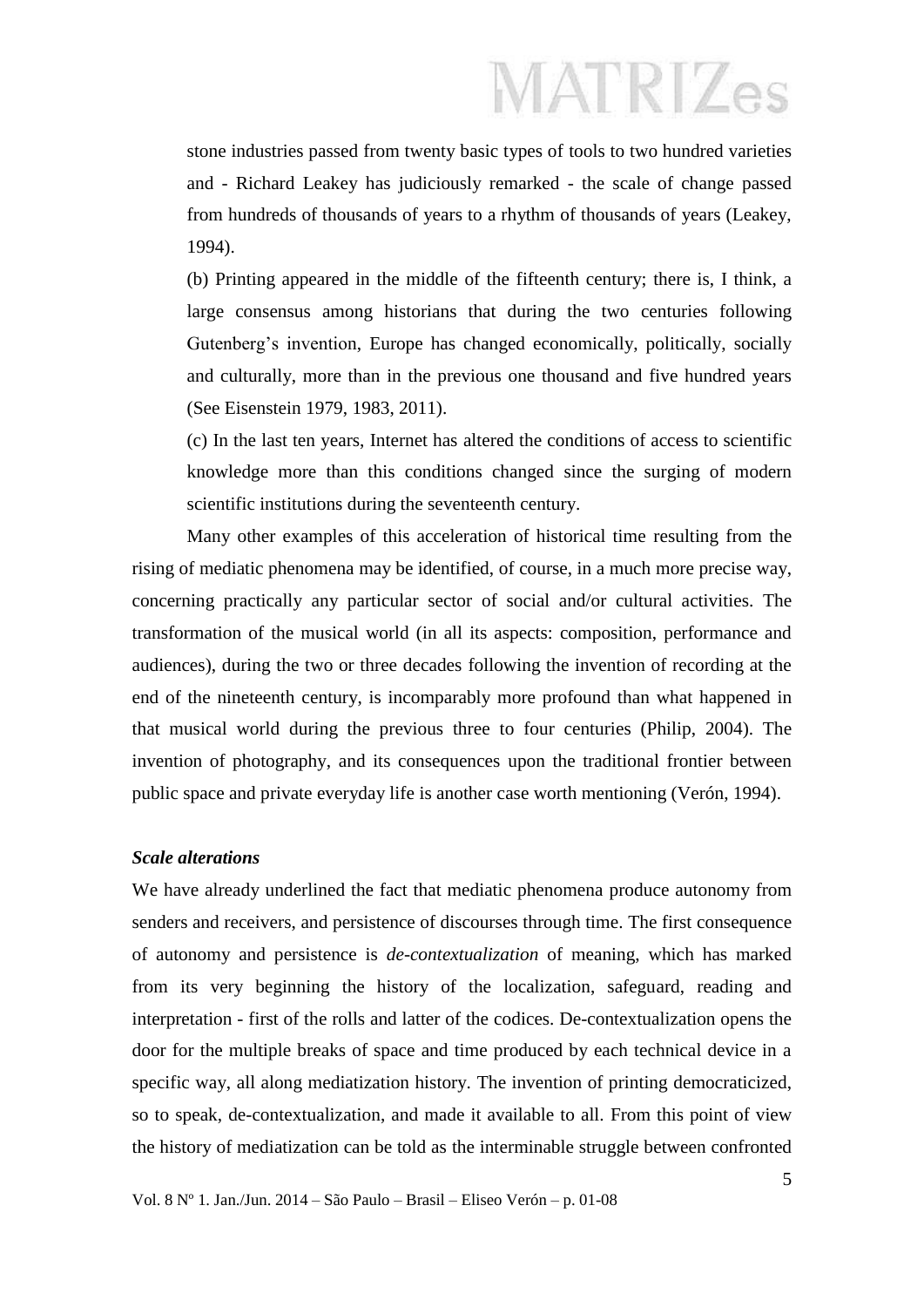social groups trying to stabilize meanings, struggle that becomes, all along the history of our species, increasingly complex and increasingly condemned to failure.

In the social sciences, interpersonal or "face-to-face" communication has been very frequently conceptualized as a 'direct', linear exchange, opposed to communication processes mediated by a technical device. In my view, human communication is entirely non-linear, at all levels of its functioning, because it is a selforganizing system far from equilibrium. The specificity of "face-to-face" communication is not its supposed linearity, but the absence of mediatic phenomena. As a consequence, in interpersonal exchanges the enunciation positions (enunciator, discourse and addressee) are localized at the same homogeneous space-time point. In this context, can de-contextualization take place in a non-mediatic level of communication? Yes, because oral language, in a human community before the appearance of writing, makes possible imaginary alterations of space and time, even if they are fleeting, fragile and have no material persistence: for example, an adult explaining to a group of children, in a illiterate society, how to behave during the ritual ceremony that will take place next day. We can consider this kind of situation as implying an imaginary distortion of space and time. Mediatic phenomena materialize the distortions and make them space-time breaks. The recently developed methodology of cognigram analyses of prehistoric tool behavior, formalize the distance between problem and solution: a given tool behavior is oriented to the material production of an objet, say a knapping tool, with material qualities *that will be meaningful in other places and/or at other moments* (Haidle, 2009). With the mediatic phenomena, the differentiation between social systems and psychic systems – in Luhmann's sense (Luhmann 1995 [1984], Verón, 2013) may begin, and with no possible return: with writing, Homo sapiens definitively abandoned a certain kind of space-time structural location.

Let's make a final phylogenetic synthesis. Mediatic phenomena are a precondition of the psychic systems of Homo sapiens? The answer is no. Inversely: Psychic systems of Homo sapiens are a precondition of mediatic phenomena? The answer is yes. Psychic systems are a precondition of social systems? The answer is yes, not in a linear way, but through the appearance of mediatic phenomena. Mediatic phenomena are a precondition of complex social systems? The answer is yes.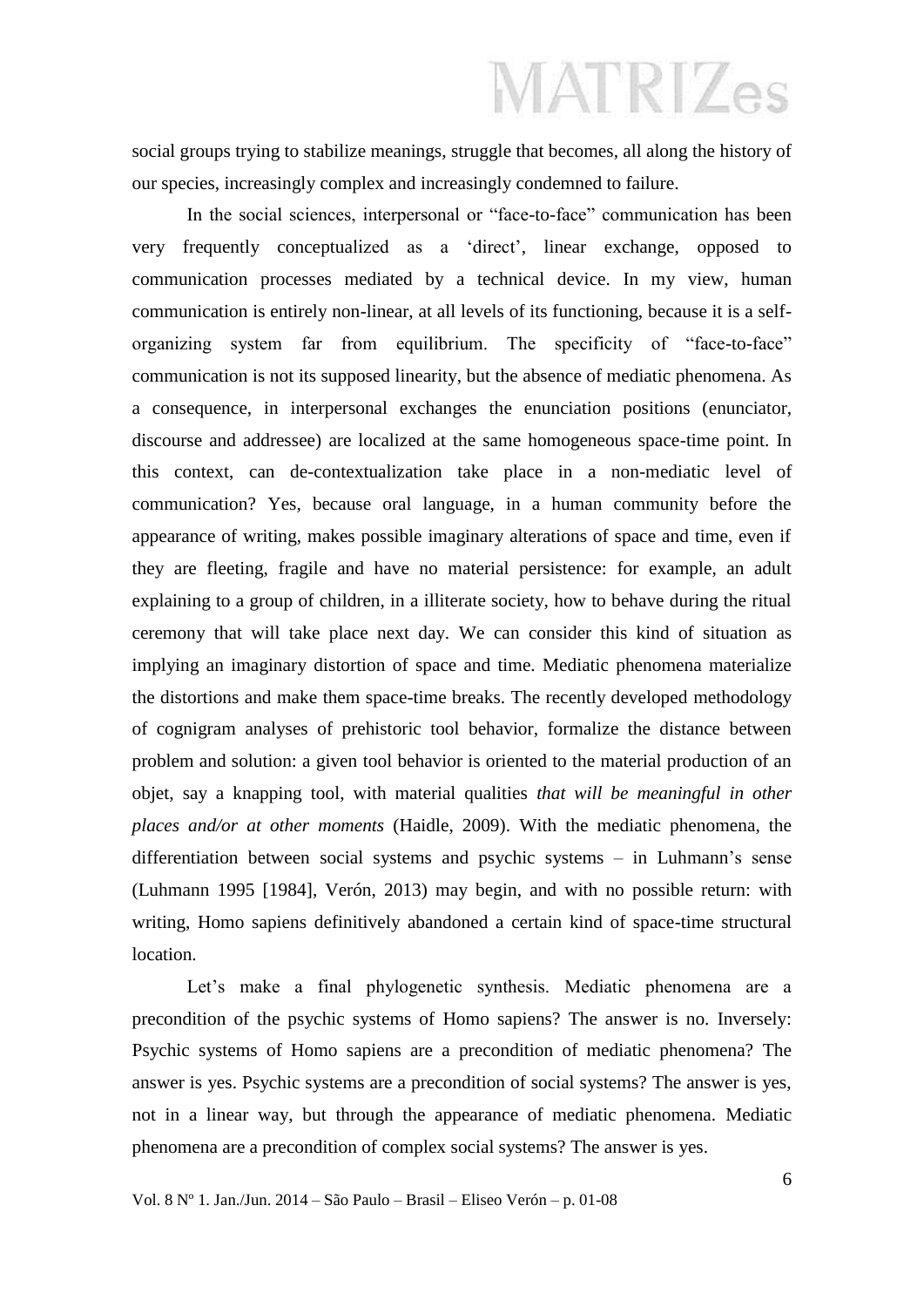**MATRIZes** 

Mediatic phenomena, and therefore mediatization, are as important as that.

#### **References**

CARLÓN, Mario. *Sobre lo televisivo:* dispositivos, discursos y sujetos. Buenos Aires: La Crujía, 2004.

\_\_\_\_\_\_\_. *De lo cinematográfico a lo televisivo. Metatelevisión, lenguaje y temporalidad*. Buenos Aires: La Crujía, 2006.

CARLÓN, Mario; SCOLARI, Carlos (eds.). *El fin de los medios masivos. El comienzo de un debate*. Buenos Aires: La Crujía, 2009.

EISENSTEIN, Elizabeth. *The Printing Press as an Agent of Change*. Cambridge: Cambridge University Press, 1979.

\_\_\_\_\_\_\_. *The Printing Revolution in Early Modern Europe*. Cambridge: Cambridge University Press, 1983.

\_\_\_\_\_\_\_. *Divine Art, Infernal Machine*. Philadelphia: Universoty of Pennsylvania Press, 2011.

FAUSTO NETO, Antonio; MOUCHON, Jean and VERÓN, Eliseo (eds*.*). *Transformações da mediatização presidencial. Corpos, relatos, negociações, resistências*. São Paulo: Difusão Editora, 2012.

FERREIRA, Giovandro; SAMPAIO, Adriano de Oliveira and FAUSTO NETO, Antonio (eds.). *Mídia, discurso e sentido*. Salvador: Edufba, 2012.

HAIDLE, Miriam Noel. How to think a simple spear. In: DE BEAUNE, Sophie A., COOLIDGE, Frederick L. and WYNN, Thomas (eds.). *Cognitive Archaeology and Human Evolution*. Cambridge: Cambridge University Press, 2009.

HJARVARD, Stig. The Mediatization of Society. A Theory of the Media as Agents of Social and Cultural Change. *Nordicom Review*, vol. 29, n. 2, p. 105-134, 2008.

KAUFFMAN, Stuart. *Investigations*. Oxford & New York: Oxford University Press, 2000.

LEAKEY, Richard. *The Origin of Humankind*. Perseus Books Group, 1994.

LÉVI-STRAUSS, Claude. *Anthropologie structurale*. Paris: Plon, 1958.

LUHMANN, Niklas. *Social Systems*. Stanford. Stanford University Press, [1984] 1995.

PEIRCE, Charles Sanders. *The Essential Peirce. Selected Philosophical Writings*. Volume 2. Bloomington e Indianápolis: Indiana University Press, [1894] 1998.